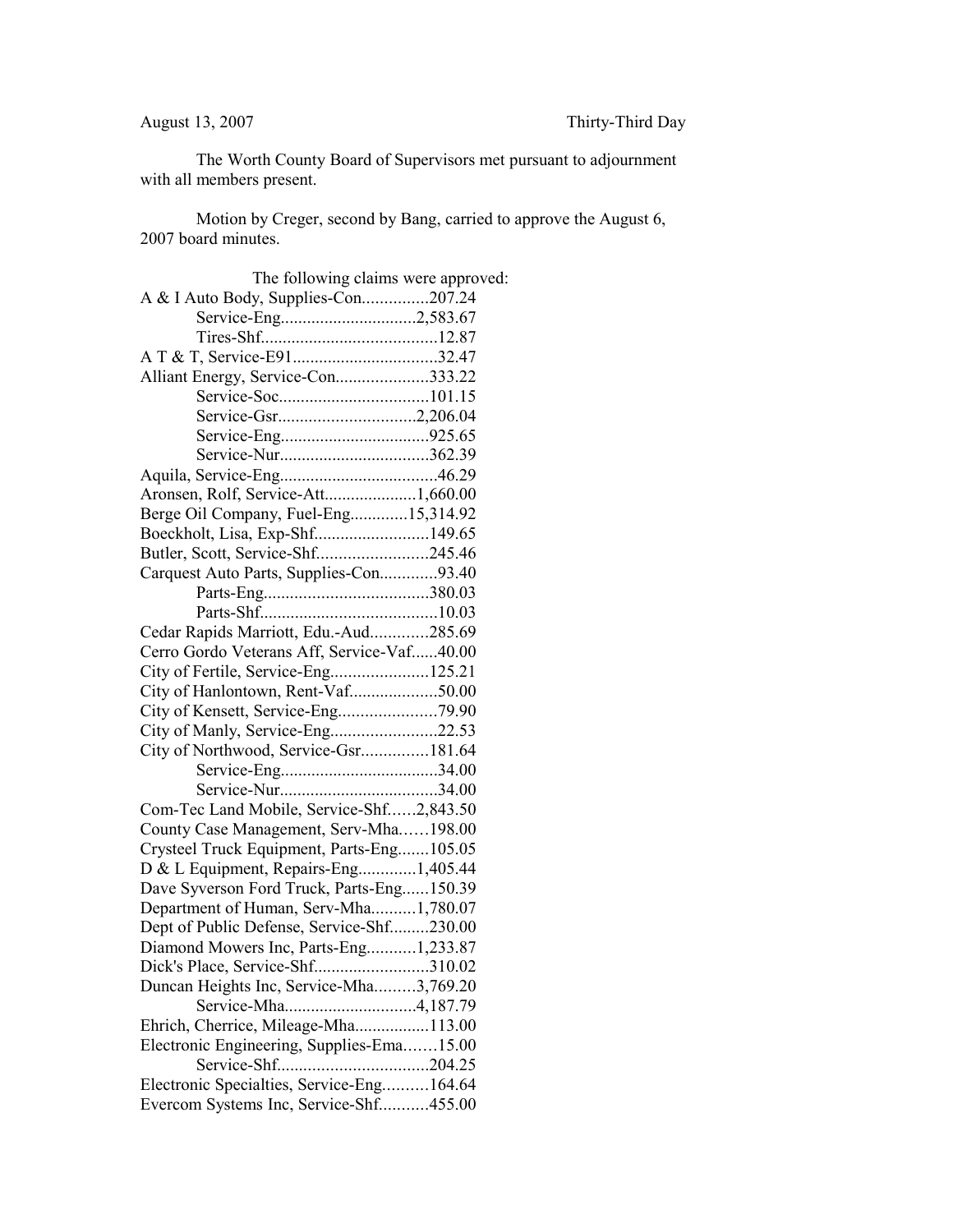| Fallgatter's Market, Supplies-Con57.62     |  |
|--------------------------------------------|--|
| Supplies-Shf1,078.94                       |  |
|                                            |  |
|                                            |  |
| Farmchem Corp, Parts-Eng97.90              |  |
|                                            |  |
|                                            |  |
| Five Star Cooperative, Parts-Eng15.54      |  |
| Frank Dunn Company, Supplies-Eng1,198.00   |  |
| Galls Incorporated, Uniforms-Shf38.98      |  |
| Grafton Welding, Repairs-Eng60.00          |  |
| Green Canopy, Service-Con110.00            |  |
| Greens Keepers Lawn Care, Ser-Con1,240.00  |  |
|                                            |  |
| Greve Law Office, Service-Att112.50        |  |
| Groveline, Service-Gsr470.10               |  |
| Hackbart, Philip E., Meeting-Vaf61.16      |  |
| Heartland Power Coop, Service-Con155.00    |  |
|                                            |  |
| Hendrikson, Joy, Exp-Wec274.59             |  |
| Heritage Residence, Service-Mha1,849.19    |  |
| Huber Supply Co, Supplies-Eng85.76         |  |
| Huftalin, Raymond, Mileage-Ema157.62       |  |
|                                            |  |
| Ia St Assn Co Supervisor, Dues-Sup200.00   |  |
| Interstate Motor Trucks, Parts-Eng25.90    |  |
| Iowa Dept of Human Serv, Serv-Mha5,934.40  |  |
| Service-Mha28,489.70                       |  |
| Service-Mha1,931.49                        |  |
| Service-Mha384.00                          |  |
| Iowa Division of Labor, Boiler-Gsr170.00   |  |
| Iowa Prison Industries, Signs-San76.20     |  |
|                                            |  |
|                                            |  |
|                                            |  |
| Konica Minolta Business, Maint-Nur42.13    |  |
| L R Falk Const Co, Rock-Eng17,845.25       |  |
| Larsen Plumbing, Service-Gsr128.75         |  |
| Lawson Products Inc, Parts-Con143.21       |  |
| Lea Mobile Glass Inc, Parts-Eng230.00      |  |
| Liberty Square, Service-Mha1,265.42        |  |
| Low's Standard, Fuel-Asr77.76              |  |
| Mad-Gaard Const, Const.-Con20,000.00       |  |
| Manly Junction Signal, Service-Con196.00   |  |
|                                            |  |
|                                            |  |
|                                            |  |
|                                            |  |
| Marshall & Swift Inc, Supplies-Gsr12.12    |  |
|                                            |  |
| Martin Marietta Aggreg, Rock-Eng23,870.64  |  |
|                                            |  |
| Mason City Business System, Maint-Nur32.95 |  |
| May, Dennis, Mileage-Sup17.67              |  |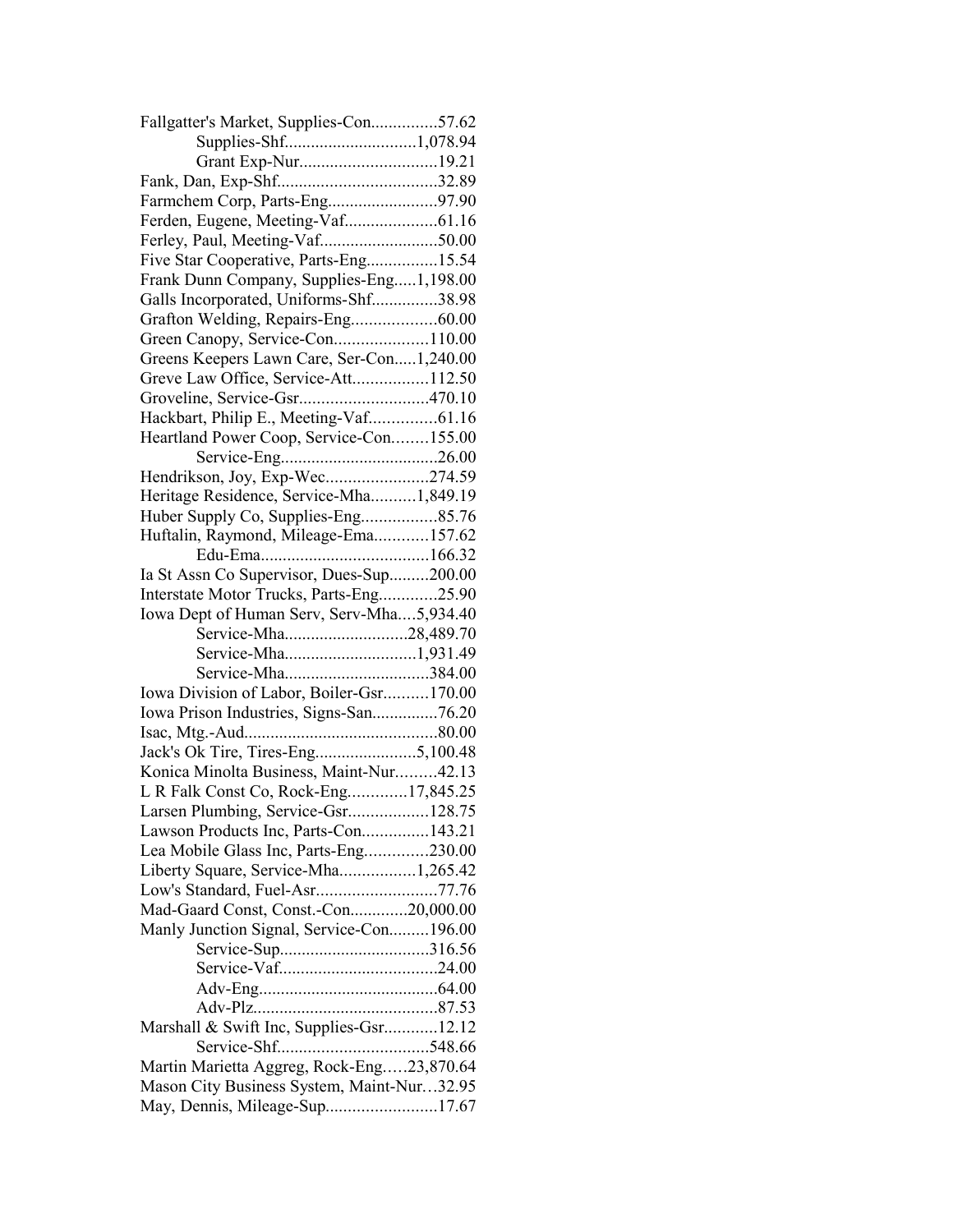| Mechem, Elsie L, Mileage-Mha198.09                                 |  |
|--------------------------------------------------------------------|--|
|                                                                    |  |
|                                                                    |  |
| Menards, Supplies-Eng44.33                                         |  |
| Mental Health Center, Service-Mha4,387.22                          |  |
|                                                                    |  |
|                                                                    |  |
| Midwest Wireless, Service-Con69.18                                 |  |
|                                                                    |  |
| Service-Mha154.40                                                  |  |
|                                                                    |  |
|                                                                    |  |
| Mireles, Jessie, Mileage-Mha496.16                                 |  |
| Mireles, Sandra, Mileage-Mha604.50                                 |  |
| Mitchell Co Care, Service-Mha1,450.80                              |  |
| Mitchell Co Sheriff, Service-Shf550.00                             |  |
| Next Generation Tech, Service-Mha457.00                            |  |
|                                                                    |  |
|                                                                    |  |
| Niebur, Ellen, Mileage-Mha102.88                                   |  |
| North Country Equipment, Parts-Eng7.99                             |  |
| North Iowa Vocational, Service-Mha3,372.25                         |  |
| Northwood Ag Products, Supplies-Con636.08                          |  |
| Northwood Anchor, Adv.-Con256.60                                   |  |
|                                                                    |  |
|                                                                    |  |
|                                                                    |  |
|                                                                    |  |
|                                                                    |  |
|                                                                    |  |
|                                                                    |  |
| Northwood Dental Assoc, Service-Shf44.00                           |  |
| Northwood Lumber Co, Materials-Con26.28                            |  |
|                                                                    |  |
| Northwood Motor Co, Service-Asr85.71                               |  |
| Northwood Sanitation, Service-Gsr145.00                            |  |
| Northwood True Value, Supplies-Ema45.57                            |  |
|                                                                    |  |
| Northwood Welding, Repairs-Eng52.00                                |  |
| Office Elements, Supplies-Eng33.95                                 |  |
|                                                                    |  |
| Olsen Implement Co, Parts-Eng287.29                                |  |
| Opportunity Village, Service-Mha1,082.69                           |  |
| Peterson, Chelsey, Exp-Shf184.61                                   |  |
|                                                                    |  |
| Printing Services Inc, Supplies-Dap164.95                          |  |
| Supplies-Dap173.99                                                 |  |
| Pronto Market, Fuel-Vaf35.00                                       |  |
|                                                                    |  |
|                                                                    |  |
| Ram Systems, Service-Nur480.00<br>Reindl Repair, Service-Eng861.30 |  |